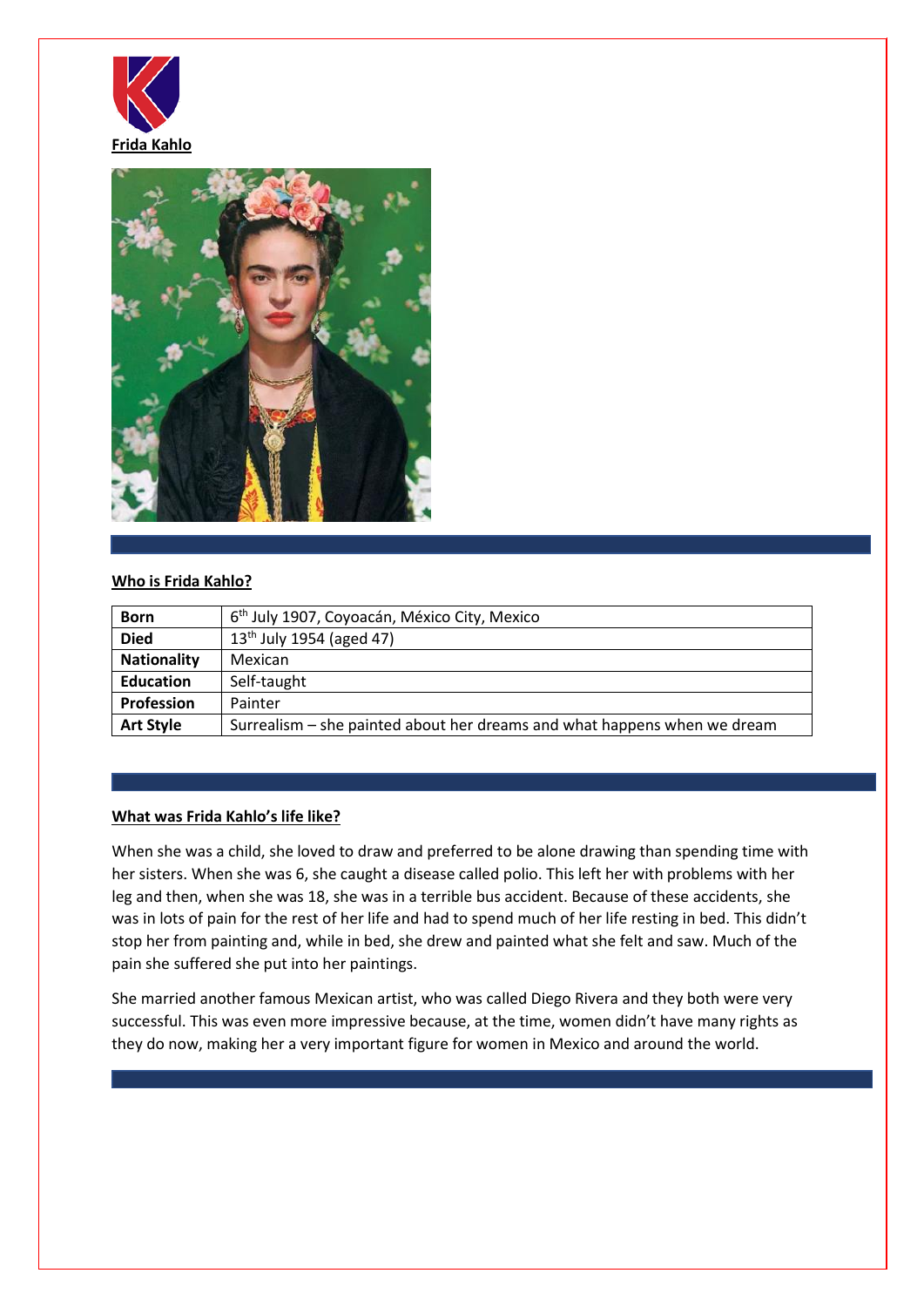

### **What are some of her most famous pieces?**



Frida Kahlo was most known for her self-portraits. These are paintings that Frida painted of herself. She didn't just paint herself but also added things around her in the painting. These were not just to make the painting pretty but everything she had in the painting related to something about her.

This is one of her self-portraits called 'The Frame', Frida has drawn herself in the middle of a very colourful frame.

### **Example questions**

- 1. Where was Frida Kahlo from?
- 2. What sort of art did Frida create? What was her inspiration?
- 3. What was Frida most famous for painting? Can you describe one of her most famous pieces?
- 4. What made her want to start painting?
- 5. When did Frida Kahlo die?

#### **Challenge**

As we know, in her self-portraits, Frida often included details that were personal to her, her culture and how she was feeling.

Could you draw your own self-portrait and include details that are specific to who you are as a person and the things that are important to you in your life.